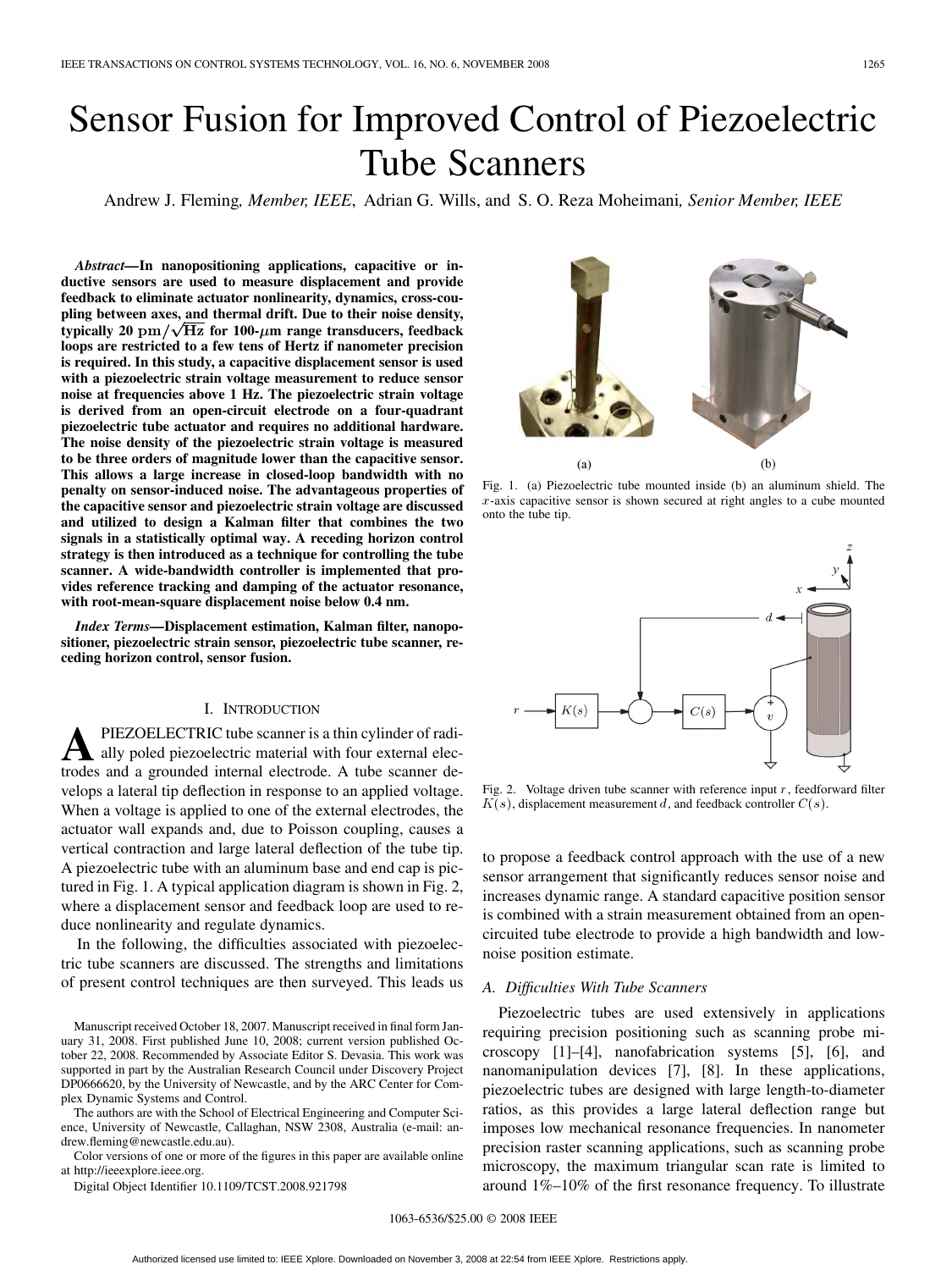the problem, consider a typical piezoelectric tube with a maximum lateral deflection of 100  $\mu$ m and a resonance frequency of 700 Hz. For a scanning probe microscope, this equates to more than one minute of image acquisition time (at  $640 \times 480$ resolution) and severe throughput limitations in nanomanipulation and fabrication processes.

Nonlinearity is another ongoing difficulty associated with piezoelectric tube scanners (and piezoelectric actuators in general). When employed in an actuating role, piezoelectric transducers display significant creep and hysteresis in response to an applied voltage [9]. Due to nonlinearity, ideal scanning signals can result in severely distorted tip displacements and, hence, poor image quality and poor repeatability in nanofabrication processes.

### *B. Techniques for Tracking-Error Reduction*

Techniques aimed at addressing both mechanical dynamics and hysteresis can be grouped generally into two broad categories, feedforward and feedback. Feedforward techniques do not include a sensor but require accurate knowledge of the nonlinearity and/or dynamics. Feedback systems, although more robust to modeling error, are limited by the noise performance and bandwidth of the sensor. In many cases, it is also difficult and/or prohibitively expensive to integrate displacement sensors into the scanning apparatus.

Feedforward and signal compensation approaches have been extensively studied as their implementation requires no additional hardware or sensors. It should be considered, however, that additional hardware such as displacement sensors and DSP processors are required to identify the behavior of each tube prior to implementation. A technique for designing optimal linear feedforward compensators was presented in [10] and then later extended to incorporate a PD feedback controller in [11]. In these works, the authors identify the main limitation to performance as modeling error. Another feedforward technique, known as iterative or learning control, is aimed at reducing unmodeled hysteresis. In this approach the need for a model is essentially annulled with the use of a sensor and online iteration to ascertain the optimal input compensation [12], [13]. The foremost problems with iterative techniques are the time taken to iterate the compensator and inability to control disturbance and cross coupling. Other feedforward approaches have included optimal  $\mathcal{H}_{\infty}$  compensation [14], compensation for creep, Preisach hysteresis, and resonance [15], improved iterative Preisach inversion [16], and various optimal linear feedforward compensation techniques [17], [18].

Feedback control of piezoelectric tube scanners, which was first proposed by Tamer and Dahleh in 1994 [19], can provide excellent low-frequency tracking performance but is heavily dependent on the sensor noise performance and bandwidth. Such techniques are most applicable to scan ranges in the hundreds of nanometers or greater where sensor noise is more tolerable. Good tracking of a 5-Hz triangle wave while maintaining robustness to nonlinearity was reported in [20]. With the integration of displacement sensors into the next generation of commercial microscopes, feedback systems are becoming more popular.

Feedback control of piezoelectric tube scanners and nanopositioners is generally accomplished with the aid of a capacitive, inductive, or optical displacement sensor. With the exception of interferometers which are prohibitively expensive for commercial applications, and if the target can be adequately grounded, capacitive sensors offer the greatest resolution and signal-to-noise ratio (SNR). Again, with the exception of interferometers, all of the techniques mentioned are severely limited in bandwidth if high resolutions or dynamic ranges are required. As an example, consider a high-performance capacitive sensor with a range of  $\pm 100 \mu$ m and a root-mean-square (rms) noise of 10 pm/ $\sqrt{Hz}$ . To achieve an rms noise of 0.1 nm, the bandwidth must be limited to 100 Hz and to 1 Hz for atomic resolution on graphite. Consequently, feedback control of scanning tunneling microscopes is not feasible.

## *C. Contribution of This Paper*

In this study, we propose a new technique for measuring the displacement of piezoelectric tube scanners. The displacement measurement is obtained from the open-circuit voltage measured on one of the actuator's quadrant electrodes, which is proportional to displacement. This new measurement exhibits wide bandwidth and exceptionally low noise, but is temperature dependant and lacks accuracy at dc.

In this study, we combine a capacitive sensor and piezoelectric strain voltage measurement to yield an extremely high-accuracy displacement estimate. This method possesses the environmental stability of capacitive sensors and the low noise and wide bandwidth of piezoelectric transducers. An rms measurement noise of approximately 0.4 nm, with  $100-\mu m$  range and  $20-\text{kHz}$ bandwidth, is demonstrated experimentally. With the aid of a low-variance displacement estimate, it is possible to construct a wide-bandwidth feedback control system with low noise. In this study, receding horizon control is selected for its ease of implementation and suitable objective function, which is to minimize tracking error over a finite horizon.

This paper proceeds with a description of the scanner apparatus in Section II and a discussion of signal properties and displacement estimation in Section III. Receding horizon control is introduced in Section IV, followed by experimental results in Section V.

# II. SCANNING APPARATUS

The length, diameter, and wall thickness of a piezoelectric tube scanner define the available scan range and mechanical bandwidth. Longer, narrower tubes of around 50–80 mm are used for achieving large deflections of around 100  $\mu$ m, while shorter tubes of around 15 mm are used for small deflections of  $1 \mu$ m or less. Variations include: a circumferential electrode for independent vertical extension or diameter contraction, and/or sectored internal electrodes. Small deflection expressions for the lateral tip translation can be found in [21]. Measured in the same axis (x or y) as the applied voltage, the tip translation d is approximately

$$
d_i = \frac{\sqrt{2}d_{31}L^2}{\pi Dh}v_i, \qquad i = x, y \tag{1}
$$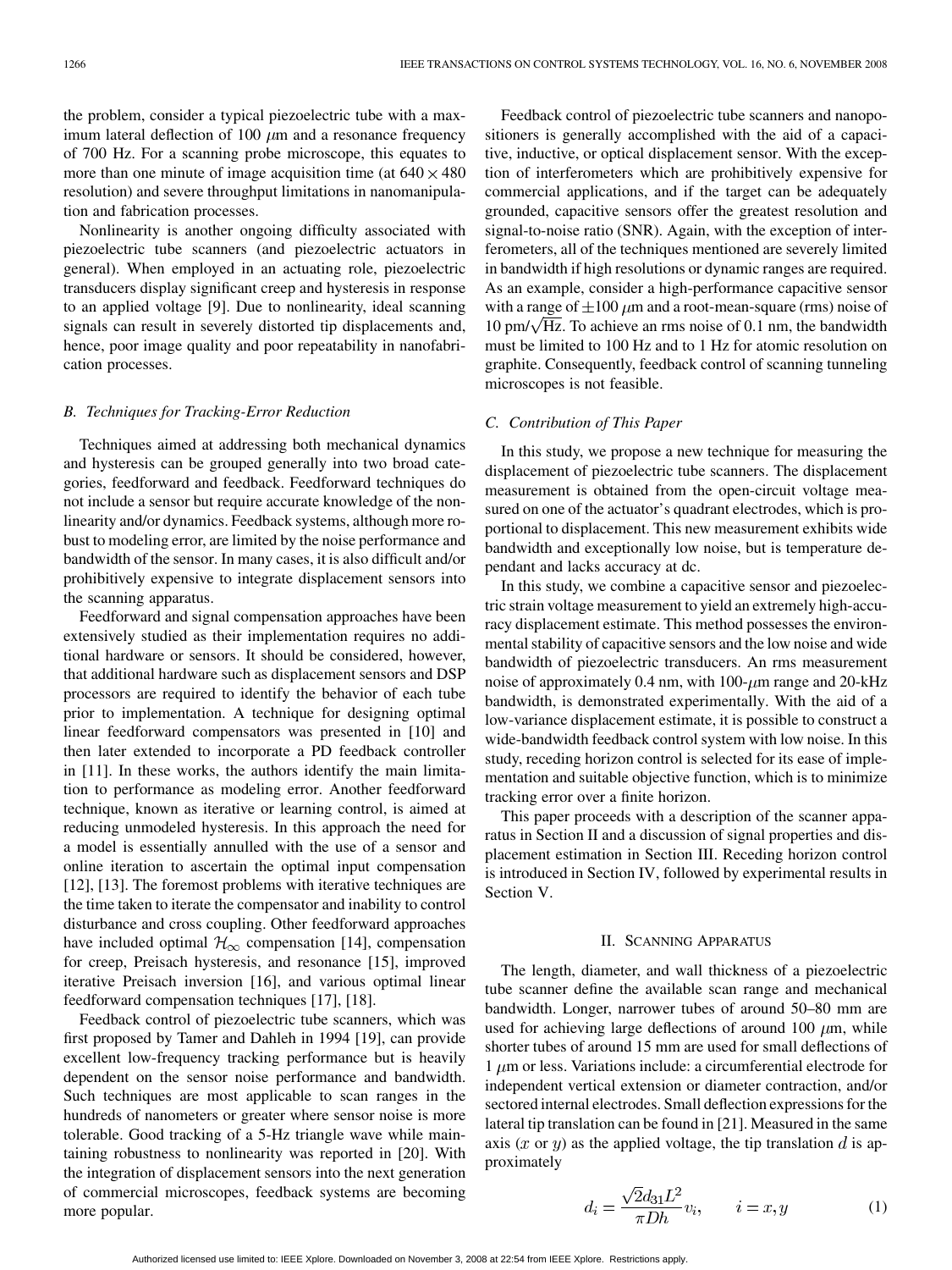

Fig. 3. Tube dimensions (in millimeters).

where  $d_i$  is the (*x*- or *y*-axis) deflection,  $d_{31}$  is the piezoelectric strain constant,  $L$  is the length of the tube,  $D$  is the outside diameter, h is the tube thickness, and  $v_i$  is the (x- or y- axis) electrode voltage. Tip deflection can be doubled by applying an equal and opposite voltage to electrodes in the same axis.

Vertical elongation of the tube due to a voltage applied equally to all four quadrants is given approximately by

$$
\Delta L = \frac{d_{31}L}{h}v\tag{2}
$$

where  $\Delta L$  is the change in length [21].

As pictured in Fig. 1, the apparatus used in this study comprises a piezoelectric tube housed in a removable aluminium shield. A polished, hollow aluminium cube 8 mm square (1.5 g in mass) is glued to the tube tip to allow displacement measurements with an ADE Tech 4810 Gaging Module and 2804 capacitive sensor. The sensitivity of the capacitive sensor is 100 mV/ $\mu$ m over a range of  $\pm 100 \mu$ m and bandwidth of 10 kHz. During assembly, the shield serves as a jig to ensure that the tube is both vertical and aligned in the same axis as the cube face and capacitive sensor head. Nylon grub screws secure the sensor heads after assembly.

The tube was manufactured by Boston PiezoOptics from high density PZT-5H piezoelectric ceramic. Relevant physical dimensions can be found in Fig. 3. Four equally spaced quadrant electrodes are deposited around the tube circumference. The electrodes are driven with an in-house  $\pm 200$  V charge amplifier [22]. Charge amplifiers have been shown to reduce hysteresis in piezoelectric tube scanners by 89%; see [23] and [22] for details.

The tip displacement frequency response, measured using an HP 35670A spectrum analyzer, is plotted in Fig. 4. The free response has a first resonance at 850 Hz and a static sensitivity of 171 nm per volt. To evaluate performance robustness in Sections III–V, a worst case mass of 1.5 g is affixed to the top cube surface. As shown in Fig. 4, the additional mass reduces the resonance frequency by 110 Hz or 13% and increases the damping ratio.

## III. SENSOR DESIGN

## *A. Signal Characteristics*

The available displacement signals, capacitive, piezoelectric, and simulated, are illustrated in Fig. 5. The characteristics of



Fig. 4. Scanner frequency response measured from the applied voltage to the tip displacement d (in micrometers per volts); unloaded ( $\_\_\_\$ ), and with 1.5 g compliant mass ( $\_\_\$ ). Fig. 4. Scanner frequend<br>tip displacement *d* (in miag compliant mass  $(--)$ ).

each signal are discussed in the following. Capacitive displacement sensing is then compared with piezoelectric strain voltage measurement in Section III-A1.

*1) Simulated Displacement*  $y_m(s) = r(s)g(s)$ : The simulated displacement is the result of filtering the measured input  $r$  with a dynamic model of the scanner dynamics  $G$ . Controlling the simulated output  $y_m$  is equivalent to performing modelbased feedforward control. The output  $y_m$  is subject to large uncertainties due to model mismatch, temperature variation, and load changes. The sensitivity of  $G(s)$  should be periodically calibrated using the capacitive sensor.

*2) Capacitive Sensor*  $y_c$ *:* A capacitive sensor applies a highfrequency potential between two plates, and the resulting current is related to capacitance and displacement. The displacement sensitivity is highly stable and largely invariant to temperature and environmental conditions; it is the most reliable measurement.

As shown in Fig. 6, the displacement signal is the filtered sum of the true displacement d and additive white noise  $v_{nc}$ . As discussed in the introduction, a low-pass filter  $G_c$  provides an arbitrary resolution at the expense of bandwidth.

The capacitive sensor provides an accurate method for calibration of the simulated model and strain measurement. Capacitive sensors are also excellent for recording system frequency responses, for example, the transfer function from an applied voltage to displacement. Averaging or swept-sine analysis can be employed to reduce noise to acceptable levels.

*3) Piezoelectric Strain Voltage*  $y_p$ : As shown in Fig. 5, the piezoelectric strain voltage  $v_p$  is proportional to the strain  $\varepsilon$  and tip displacement d. The constant  $k_{\varepsilon}$ , relating the piezoelectric strain voltage to tip deflection, is a function of the scanner geometry, material properties, and piezoelectric strain constant.

Due to the high source impedance, especially at low frequencies, care must be taken to avoid contamination by interference and loss due to parasitic capacitance and leakage. An acceptable solution is triaxial cable with the outer sheath grounded at the instrument case and connected to one terminal of the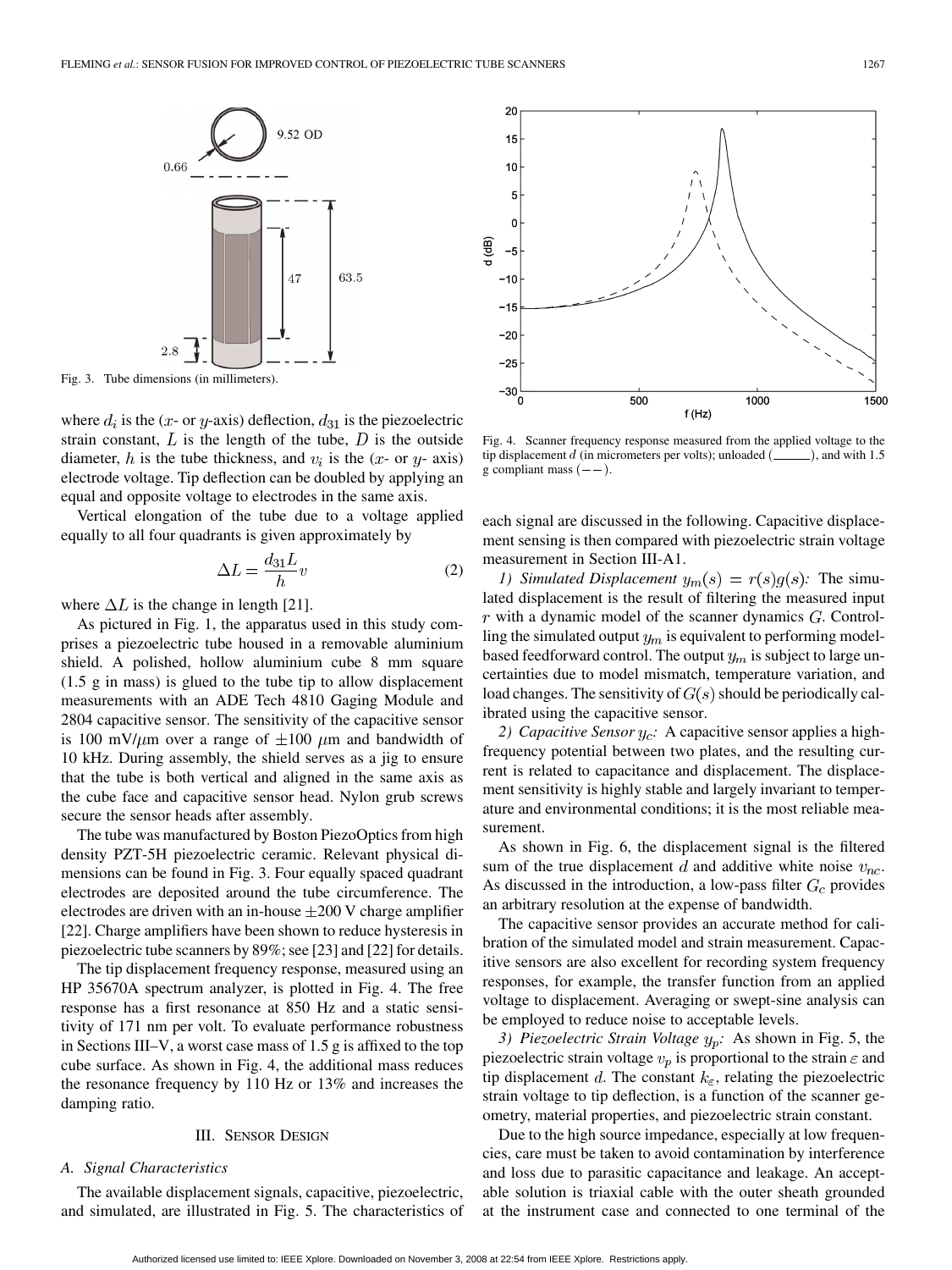

Fig. 5. Displacement measurements from the capacitive sensor  $y_c$ , the piezoelectric strain voltage  $y_p$ , and the simulated displacement  $y_m$ .  $k_\varepsilon$  represents the constant relating mechanical strain  $\varepsilon$  to the induced piezoelectric voltage  $v_p$ .



Fig. 6. Signal path and additive noise from the applied voltage to the measured strain voltage and capacitive sensor output.  $k_p$  and  $k_c$  represent the sensitivity of the two sensors from displacement to developed voltage.

transducer. The inner conductor is connected to the transducers' high-impedance terminal with an intermediate shield driven by a buffer stage to eliminate parasitic capacitance and leakage. The buffer should be a high-transconductance FET or MOSFET common drain amplifier or FET input op amp.

The transducer capacitance  $c_p$  together with the lumped dielectric leakage and external resistance  $r_p$  creates the first-order high-pass filter

$$
G_p(s) = \frac{s}{s + \frac{1}{r_p c_p}}.\tag{3}
$$

The dominant noise processes  $v_{np}$  and  $i_n$  are the input voltage noise and current noise of the buffer stage, respectively. Due to the high source impedance at frequencies below 1 kHz, buffer current noise is of the greatest concern. Although the true current noise filter is a leaky integrator  $1/(c_ps+1/r_p)$  with breakpoint  $\omega = 1/r_p c_p$ , it is approximated as a pure integrator  $1/c_p s$ as shown in Fig. 6. The justification for this simplification is in the nature of the current noise density. Both the voltage and current noise density increase at lower frequencies with a first-

order break-point of around 1–100 Hz. The low frequency increase in current noise density approximately cancels the integrator leakage yielding a white current noise density and pure integrator. Voltage noise is insignificant by comparison at low frequencies.

In addition to random noise, interference from drive signals applied to other axes is a significant source of error. There are two mechanisms that provide coupling between adjacent axes: capacitive electrical coupling and mechanical coupling. Voltages of up to 5% of the applied drive signal can be induced on adjacent open-circuit electrodes. A technique for reducing this error mechanism is discussed in Section III-E.

The final source of error is nonlinearity between the displacement, strain, and measured voltage. The total harmonic distortion (THD) of the strain voltage was measured at approximately 3% at tip deflections of 10  $\mu$ m.<sup>1</sup>

1Although these results utilize a voltage-calibrated strain sensor, a charge-calibrated circuit where the electrode terminals are effectively short-circuited resulted in a THD of less than 0.5% at frequencies below 100 Hz. Hydrophones are typically calibrated in the voltage mode whereas accelerometers are calibrated in the charge mode.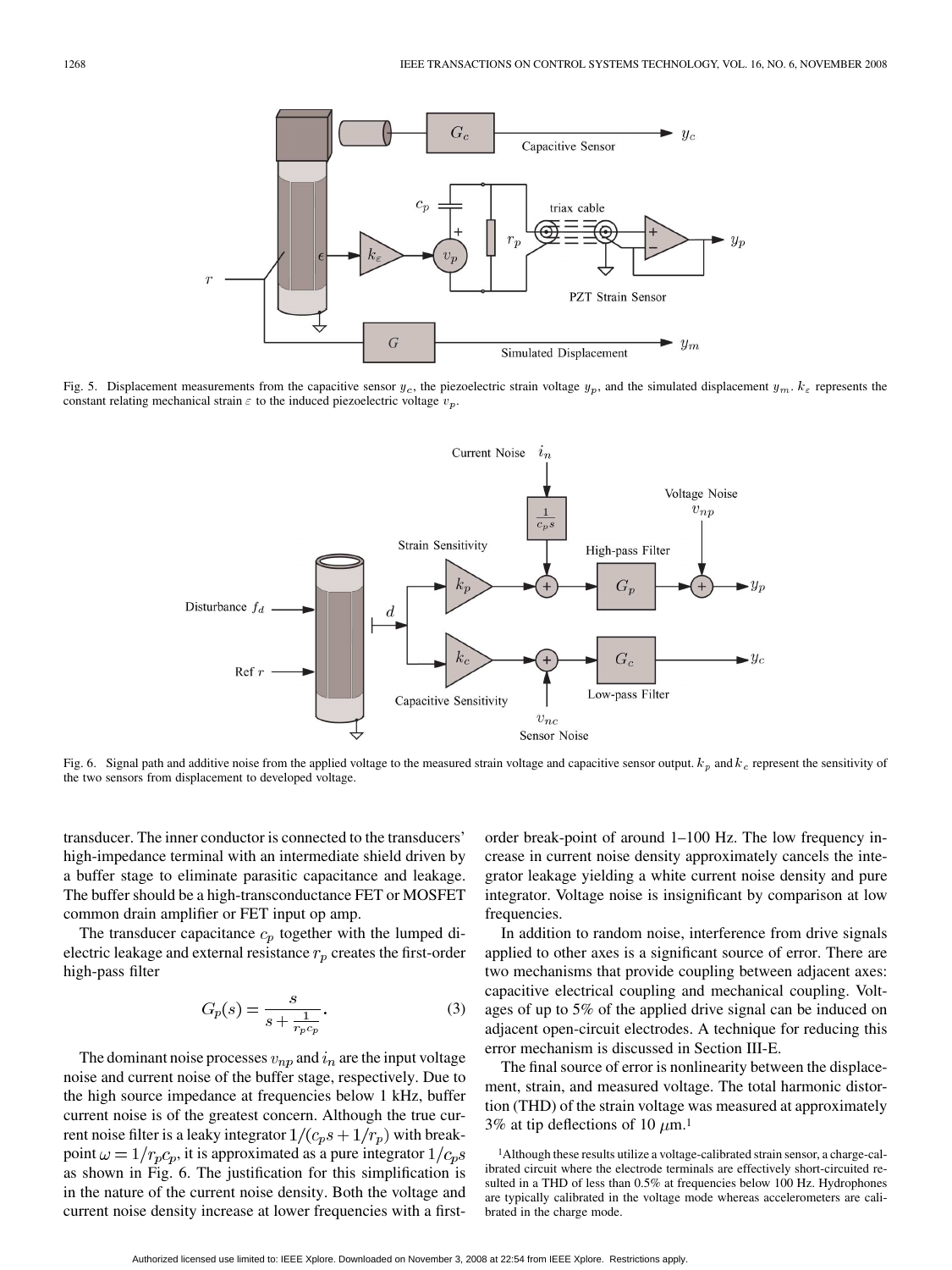|                                | $y_c$                     | $y_p$                               | Scaled $y_p$                      |
|--------------------------------|---------------------------|-------------------------------------|-----------------------------------|
| <b>Electrical Interference</b> | No                        | Yes                                 | Yes                               |
| Electrostatic Cross-coupling   | No                        | Yes                                 | Yes                               |
| Mechanical Cross-coupling      | No                        | Yes                                 | Yes                               |
| <b>Bandwidth</b>               | DC-Tens kHz               | Hz-MHz                              | $Hz-MHz$                          |
| Scan Range                     | $\pm 100 \ \mu m$         | Unlimited                           | <b>Unlimited</b>                  |
| Sensitivity                    | $100$ mV/ $\mu$ m         | $6.2$ V/ $\mu$ m                    | $100$ mV/ $\mu$ m                 |
| Voltage Noise                  | 1.75 $\mu$ V/ $\sqrt{Hz}$ | $0.10 \mu\text{V}/\sqrt{\text{Hz}}$ | $1.6 \text{ nV}/\sqrt{\text{Hz}}$ |
| Displacement Noise             | $17.5$ pm/ $\sqrt{Hz}$    | $16 \text{ fm}/\sqrt{\text{Hz}}$    | $16 \text{ fm}/\sqrt{\text{Hz}}$  |

TABLE I CAPACITIVE VERSUS PIEZOELECTRIC DISPLACEMENT SENSING

# *B. Capacitive Versus Piezoelectric Displacement Sensing*

The nominal sensitivity of the piezoelectric sensor was measured by applying a 10-V 30-Hz sinusoid to one of the tube electrodes and recording the induced voltage and corresponding displacement. A low current-noise buffer with an input impedance of 66 M $\Omega$  was used to acquire the strain voltage. In this study, we quantify measurement noise via *noise density*, measured in units/ $\sqrt{Hz}$ , where units could be volts, nanometers, or something else. The rms noise observed within a given bandwidth is related to noise density by

RMS Noise = 
$$
\sqrt{\text{Bandwidth}} \times \text{Noise Density}
$$
.

This equation also describes the link between bandwidth and rms noise. It states that a tenfold reduction in rms noise can be achieved at the expense of a hundredfold reduction in signal bandwidth. The noise densities of the capacitive sensor and piezoelectric strain voltage were measured using an HP 35670A spectrum analyzer and homemade low-noise amplifier with a gain of 10 000 and high-pass cutoff of 50 MHz. A summary of the sensitivities and noise densities can be found in Table I.

The piezoelectric strain voltage exhibits a measurement noise three orders of magnitude below the capacitive sensor. This allows tens of kilohertz bandwidth with only a few picometers of random noise. To the best of the authors' knowledge, this is the lowest noise displacement measurement available for piezoelectric tube scanners by a considerable margin. Unfortunately, even though the random noise is extremely low, the high impedance of the strain voltage measurement adds additional difficulties: it is prone to electrical interference and electrostatic cross coupling between adjacent electrodes. In addition, the strain voltage is highly cross-coupled, that is, it is sensitive to deflections in the adjacent lateral axis. These limitations were discussed more thoroughly in Section III-A3.

# *C. Linear Sensor Fusion*

A frequency-weighted sum, depicted in Fig. 7, is the simplest technique for obtaining an improved displacement estimate d. After scaling each signal into micrometers, the filters  $F_c$ ,  $F_p$ , and  $F_m$  invert sensor dynamics and contain the frequency weighting filters  $W_c$ ,  $W_p$ , and  $W_m$ . The sum of weighting filters must equal 1 so that  $\hat{d} = d$  when the noise is 0, i.e.,

$$
W_c(j\omega) + W_p(j\omega) + W_m(j\omega) = 1 \,\forall \,\omega.
$$
 (4)

A simple method for reducing the variance in  $\hat{d}$  is to find the frequency  $w_{\alpha}$  where the noise density of  $y_c$  is equal to that of



Fig. 7. Sensor fusion by summing the filtered displacement signals. The filters  $F_c$ ,  $F_m$ , and  $F_p$  are the concatenated weighting filters and sensor equalizers, and  $G_{lp}$  is a global low-pass filter used to manipulate the tradeoff between bandwidth and estimate variance.

the strain voltage  $y_p$ ; a first-order high- and low-pass weighting is then imposed on the strain voltage and capacitive signal accordingly. The resulting filters  $F_c$  and  $F_p$  are

$$
F_c = G_c^{-1} \frac{\omega_\alpha}{s + \omega_\alpha} \tag{5}
$$

$$
F_p = \frac{s + \frac{1}{r_p c_p}}{s} \frac{s}{s + \omega_\alpha} \tag{6}
$$

where the first and second term in each expression are the sensor equalizer and weighting filter, respectively. In this case,  $F_m = 0$ and the weighting filters are first order.

To ensure causality of the filter network, the relative degree of the global low-pass filter  $G_{lp}$  must be equal to or greater than the relative degree of  $G_c$  minus the relative degree of the weighting filters, in this case 1. Due to the integrated current noise associated with the piezoelectric strain voltage, higher order weighting filters are beneficial, but more difficult to implement.

In most cases where force disturbances on the scanner are significant, the simulated output  $y_m$  is of little interest. However, it can become particularly useful in practical environments where correlated interference is present. Mains frequency interference in the piezoelectric strain voltage can be problematic. As interference is present only in the measured variable, not the physical process, a narrowband filter weighting on  $y_m$  can significantly reduce the overall measurement noise. A unity-peak second-order resonant filter is suitable for such a purpose with transfer function

$$
G_{\rm bp} = \frac{2\zeta\omega_{\beta}s}{s^2 + 2\zeta\omega_{\beta}s + \omega_{\beta}^2}
$$
 (7)

and complementary notch filter

$$
G_{\text{ntch}} = \frac{s^2 + \omega_{\beta}^2}{s^2 + 2\zeta\omega_{\beta}s + \omega_{\beta}^2}
$$
(8)

where  $\omega_{\beta}$  is the disturbance frequency and  $\zeta$  controls the bandwidth.  $\zeta = 0.01$  is appropriate for first- and third-order mains harmonics.

With the inclusion of periodic interference rejection, the filters  $F_c$ ,  $F_p$ , and  $F_m$  become

$$
F_c = G_c^{-1} \frac{\omega_\alpha}{s + \omega_\alpha} G_{\text{ntch}}^1 \dots G_{\text{ntch}}^n \tag{9}
$$

$$
F_p = \frac{s + \frac{1}{r_p c_p}}{s} \frac{s}{s + \omega_\alpha} G_{\text{ntch}}^1 \dots G_{\text{ntch}}^n \tag{10}
$$

$$
F_m = G_{\rm bp}^1 + \dots + G_{bp}^n \tag{11}
$$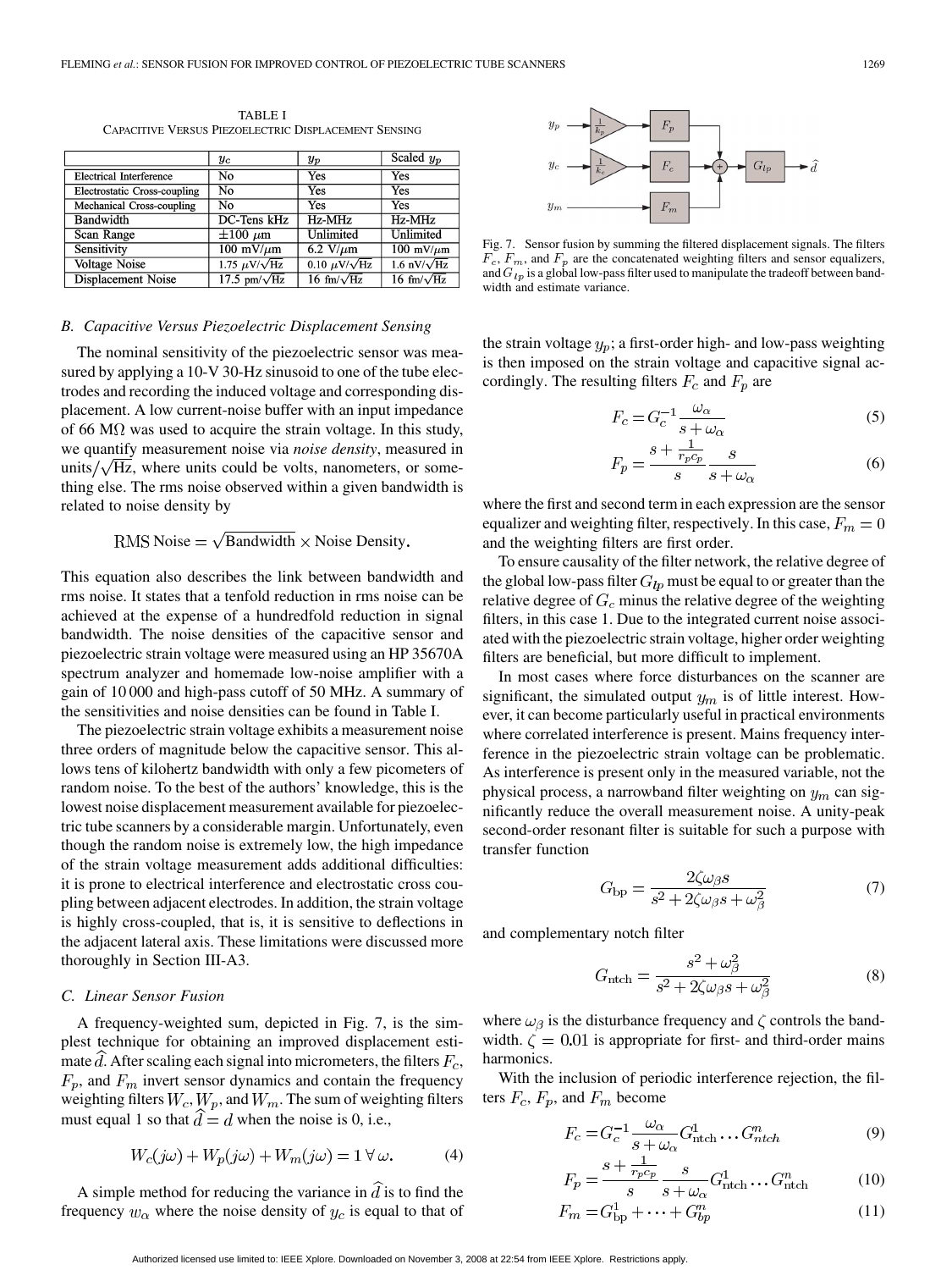

Fig. 8. Kalman displacement estimator  $K$ . The displacement output matrix  $C(1, 1)$  and feedthrough  $D(1, 3)$  yield the estimated displacement  $\hat{d}$  from the optimal state estimation  $\hat{x}$ .  $f_d$  and  $i_n$  are the disturbance force and measurement noise current, while  $d, y_c$ , and  $y_p$  are the actual deflection, the capacitive sensor measurement, and the strain voltage measurement.

where  $G_{\text{bp}}^n$  and  $G_{\text{ntch}}^n$  is the *n*th bandpass and notch filter, respectively. Two filters targeting the first and third mains frequency harmonics can remove up to 95% of in-bandwidth interference, and the only added cost is increased DSP complexity.

#### *D. Kalman Sensor Fusion*

A more automated choice of estimator is a linear observer or Kalman filter [25]. With the assumption of Gaussian distributed random disturbance and measurement noise, a Kalman filter provides the minimum variance state estimate. Fig. 8 illustrates the physical system (Fig. 6) "repackaged" as a system block diagram. The noise input  $v_{nc}$  has been approximated as pure measurement noise, as this simplifies the design process with negligible error. The discretized system  $G$  described below incorporates all of the mechanical and electrical dynamics including noise filters, sensor dynamics, and amplifier dynamics:

$$
x_{t+1} = \mathbf{A}x_t + \mathbf{B} \begin{bmatrix} f \\ i_n \\ r \end{bmatrix}, \qquad \begin{bmatrix} d \\ y_c \\ y_p \end{bmatrix} = \mathbf{C}x_t + \mathbf{D} \begin{bmatrix} f \\ i_n \\ r \end{bmatrix} \tag{12}
$$

where  $A, B, C$ , and  $D$  are the system matrices of  $G$  procured, for example, by system identification or manipulation of the individual transfer functions. The MATLAB function (from the Control Systems Toolbox) is useful for this purpose. It should be noted that the output  $d$  is not measured during operating conditions.  $d$  is included in the model so that it can be used as a performance objective and is reconstructed from the estimated state.

Based on the covariance of the disturbance  $Q$  and measurement noise,  $\bf{R}$  is defined as

$$
\mathbf{Q} = \text{Cov}\left\{ \begin{bmatrix} f \\ i_n \end{bmatrix} \right\}, \quad \mathbf{R} = \text{Cov}\left\{ \begin{bmatrix} v_{nc} \\ v_{np} \end{bmatrix} \right\}
$$

where Cov is the covariance. A Kalman observer that minimizes

$$
J = \lim_{t \to \infty} E\left\{ \left[ x_t - \hat{x}_t \right] \left[ x_t - \hat{x}_t \right]'\right\} \tag{13}
$$

can be found through the solution of an algebraic Ricatti equation [26]. The magnitude of  $\bf{Q}$  and  $\bf{R}$  expresses the relative confidence in the measured variables and defines the frequency regions where each signal is dominant. Note that, as the noise  $i_n$ is integrated, the Kalman filter will always have zero sensitivity to constant error in the measured piezoelectric strain voltage, which is a desirable property.

## *E. Estimator Variance Improvement*

In many applications, the frequency-dependent nature of the capacitive and strain signals can be exploited to significantly improve the displacement estimate. One particular method can be used in cases where the desired scan trajectory consists of a large dc component and smaller high-frequency components, for example, a scanning pattern with offset. In this case, a lowfrequency large-range sensor is required but with no restriction on wideband noise as the control bandwidth associated with this signal can be extremely low. An additional low-range low-noise sensor should be used to provide wide bandwidth feedback for the dynamic part of the scan.

The capacitive sensor is ideal as a low-frequency full-range sensor and the piezoelectric strain signal is ideal as an ac coupled wideband low-range sensor. The range of the piezoelectric signal can be modified simply by switching in a different buffer input capacitance (as discussed in Section III-B). A buffer input capacitance of zero results in a signal with 62 times greater sensitivity than the capacitive sensor and almost negligible noise. The only required modification is an input capacitance change on the buffer circuit and a corresponding gain change in the control system. This technique allows a dynamic range far exceeding the usual 96 dB for 16 b with significantly less noise and bandwidth.

Further benefits are realized by manipulating the ac coupling frequency of the strain signal. The error induced by electrostatic and mechanical cross coupling from the adjacent axes can be eliminated. Because the fast scan axis of a scanning probe microscope operates hundreds to thousands of times faster than the slow scan axis, we can choose the ac coupling cutoff so that none of the slow scan signal appears at the strain voltage measurement.

#### IV. RECEDING HORIZON CONTROL

The purpose of fusing the signals  $y_p$  and  $y_c$  is to obtain an estimate of the tube displacement  $\hat{d}$  over a wide bandwidth for the purpose of improved tracking control. Here, we design a receding horizon controller that uses this state estimate in conjunction with a reference signal to provide a tracking control strategy. The major benefits of receding horizon control are: 1) it is inherently discrete and straightforward to implement in real-time; 2) it only places a penalty on tracking error over a finite horizon time not infinity as in LQG; and 3) it allows simultaneous design of feedforward and feedback controllers.

Alternative controllers include almost any state- or outputfeedback controller (based on  $\tilde{d}$ ). One simple controller that was successfully tested but not reported here is a positive position feedback controller [27].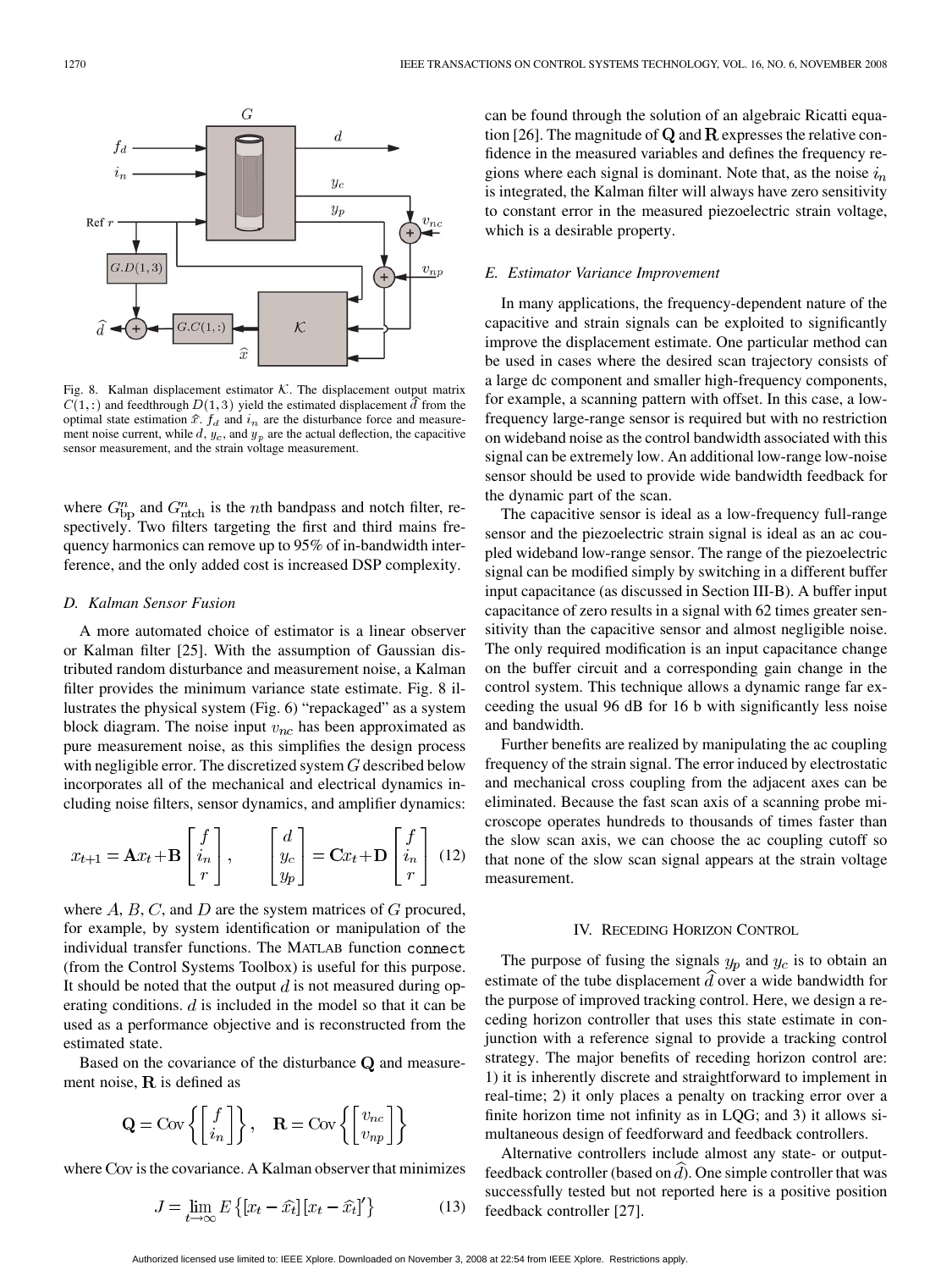#### *A. Controller Design*

A receding horizon strategy results in the control law

$$
u_t = K\bar{x}_t \tag{14}
$$

where  $\bar{x}_t$  is comprised of the Kalman state estimate in Section III-D and a vector containing samples of the reference input.

The receding horizon framework minimizes a cost function V in order to obtain the next control action  $u_{t+1}$ . Then, at the next time interval, based on new measurements, the process is repeated again but this time generating  $u_{t+2}$ . For the purposes of this application, we consider the following cost:

$$
V(u_{t+1|t},...,u_{t+N|t}) \triangleq \frac{1}{2} \sum_{k=1}^{N} ||\hat{y}_{t+k|t} - r_{t+k}||_{Q_c}^2 + ||u_{t+k|t} - u_{t+k-1|t}||_S^2.
$$
 (15)

In the above,  $\hat{y}_{t+k|t}$  is a prediction of the system output at some future time  $t + k$  based on measurements up to and including the current time t. The quadratic form  $\|\widehat{y}_{t+k}|_{t} - r_{t+k}\|_{Q_c}^2 \triangleq$  $(\widehat{y}_{t+k|t} - r_{t+k})^T Q_c(\widehat{y}_{t+k|t} - r_{t+k})$  is included to penalize deviations of the predicted output from future reference values  $r_{t+k}$ . Furthermore, the notation  $u_{t+k|t}$  is used to highlight that these are future inputs based on information up to and including time t, and  $||u_{t+k}|$   $-u_{t+k-1}|$  $||s$  is included to penalize control movements.

Therefore, at time  $t$ , we can compute the optimal sequence of control movements  $\left\{u_{t+1|t}^{\star}, \ldots, u_{t+N|t}^{\star}\right\}$  via

$$
\left\{ u_{t+1|t}^{\star}, \ldots, u_{t+N|t}^{\star} \right\} = \operatorname*{argmin}_{u_{t+1|t}, \ldots, u_{t+N|t}} V(u_{t+1|t}, \ldots, u_{t+N|t})
$$
\n(16)

and then apply  $u_{t+1|t}^*$  at the next time interval  $t+1$ .

In order to compute  $u_{t+1|t}^*$ , we need to be able to predict the output  $y_{t+k}$  for  $k = 1, \ldots, N$ . To achieve this, we use the state-space model and Kalman filter from Section III-D. This immediately provides  $\hat{y}_{t+1|t}$ ; however, we require estimates of the output over the entire prediction horizon from time  $t + 1$ until time  $t + N$ , which can be straightforwardly obtained via

$$
\widehat{y}_{t+1|t} = C\widehat{x}_{t+1|t} + Du_{t+1|t}
$$
\n
$$
\widehat{y}_{t+2|t} = CA\widehat{x}_{t+1|t} + CBu_{t+1|t} + Du_{t+2|t}
$$
\n
$$
\vdots
$$
\n
$$
\widehat{y}_{t+j|t} = CA^{j-1}\widehat{x}_{t+1|t} + C\left(\sum_{k=1}^{j-1} A^{j-k-1}Bu_{t+k|t}\right)
$$
\n
$$
+ Du_{t+j|t}.
$$

The key point to note is that each output prediction is a function of the initial state  $\hat{x}_{t+1|t}$  and future inputs  $u_{t+i|t}$  only. This series of output prediction equations can be stated in an equivalent

$$
R_{t} \triangleq \begin{bmatrix} \hat{v}_{t+1|t} \\ \vdots \\ \hat{v}_{t+N|t} \end{bmatrix}
$$
  
\n
$$
Y_{t} \triangleq \begin{bmatrix} \hat{y}_{t+1|t} \\ \hat{y}_{t+1|t} \\ \vdots \\ \hat{y}_{t+N|t} \end{bmatrix}
$$
  
\n
$$
U_{t} \triangleq \begin{bmatrix} u_{t+1|t} \\ \vdots \\ u_{t+N|t} \end{bmatrix}
$$
  
\n
$$
\Lambda = \begin{bmatrix} C \\ CA \\ \vdots \\ CA^{N-1} \end{bmatrix}
$$
  
\n
$$
\Phi = \begin{bmatrix} D \\ CB & D \\ CAB & CB & D \\ \vdots & \vdots \\ CA^{N-2}B & \cdots & \cdots & CB & D \end{bmatrix}.
$$

but more convenient manner using matrix vector notation. Let

 $r_{\text{+}}$  14  $\overline{1}$ 

Then

$$
Y_t = \Lambda \hat{x}_{t+1|t} + \Phi U_t. \tag{17}
$$

This allows a more succinct expression for the cost function  $V$ as

$$
V(U_t) = \frac{1}{2} U_t^T H U_t + U_t^T f.
$$
 (18)

The terms  $H$  and  $f$  are given by

$$
H \triangleq \Phi^T \overline{Q} \Phi + \overline{S} \quad f \triangleq \Gamma \begin{bmatrix} \hat{x}_{t+1|t} \\ u_t \\ R_t \end{bmatrix}
$$
 (19)

where

$$
\Gamma \triangleq [\Phi^T \bar{Q} \Lambda \quad \Sigma \quad -\Phi^T \bar{Q}]
$$
  
\n
$$
\Sigma \triangleq \begin{bmatrix} S \\ \varnothing_{(N-1)n_x \times n_u} \end{bmatrix}
$$
  
\n
$$
\bar{Q} \triangleq \begin{bmatrix} Q_c \\ Q_c \\ \vdots \\ Q_c \end{bmatrix}
$$
  
\n
$$
\bar{S} \triangleq \begin{bmatrix} 2S & -S \\ -S & 2S & -S \\ \vdots & \vdots & \ddots & \vdots \\ -S & 2S & -S \\ -S & S & S \end{bmatrix}
$$

Authorized licensed use limited to: IEEE Xplore. Downloaded on November 3, 2008 at 22:54 from IEEE Xplore. Restrictions apply.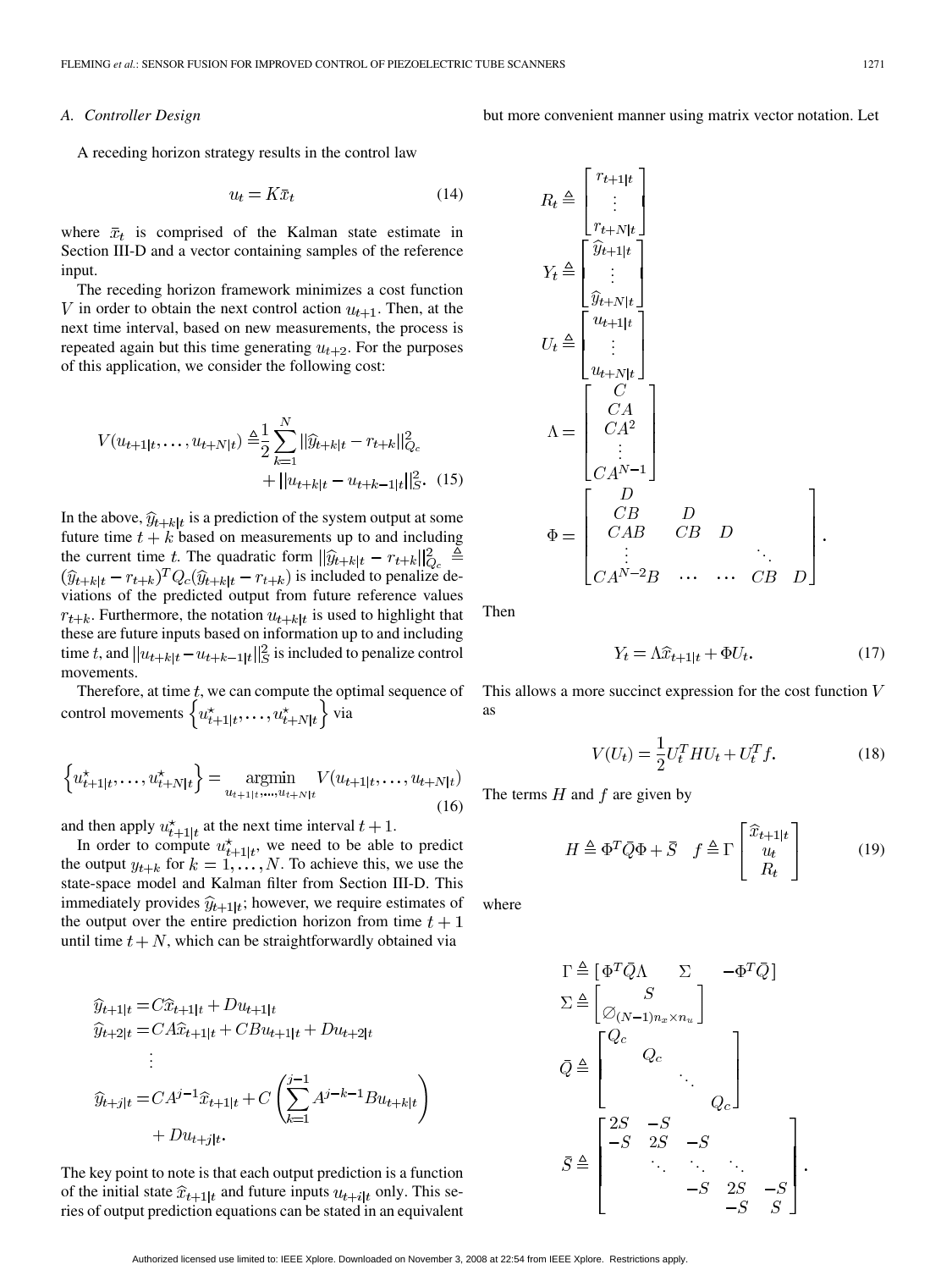Finally, the optimal input sequence  $U_t^*$  can be obtained via

$$
U_t^* = \arg\min_{U_t} \frac{1}{2} U_t^T H U_t + U_t^T f, \tag{20}
$$

$$
= -H^{-1}f
$$
\n
$$
= -H^{-1}\Gamma \begin{bmatrix} \hat{x}_{t+1|t} \\ u_t \\ R_t \end{bmatrix}.
$$
\n(21)\n(22)

Since *H* and 
$$
\Gamma
$$
 involve fixed matrices *A*, *B*, *C*, *D*, *Q<sub>c</sub>*, and *S*,  
then the matrix *M* can be computed once and stored. Furthermore, the receding horizon approach uses only the first input  
 $u_{t+1|t}^*$  from  $U_t^*$ , so it suffices to consider only the first  $n_u$  rows  
of *M*. More precisely, the optimal control move  $u_{t+1|t}^*$  is given  
by

$$
u_{t+1|t}^* = K \begin{bmatrix} \hat{x}_{t+1|t} \\ u_t \\ R_t \end{bmatrix}
$$
 (23)

where

$$
K \triangleq [I_{n_u} \quad \oslash_{n_u \times (N-1)n_u}] M. \tag{24}
$$

# *B. Implementation of the Controller*

In order to procure a model of the system  $G$  (see Fig. 8), the frequency response functions from  $r$  to all outputs were acquired with an HP 35670A spectrum analyzer. The displacement  $d$  was measured using a Polytec PI PSV300 laser vibrometer.

The dynamics of  $G$  were obtained using a frequency-domain system identification algorithm [28].<sup>2</sup> The disturbance input  $f_d$ was chosen equivalent to  $r$ , and the dynamics due to  $i_n$  set as an integrator. The concatenated plant including disturbance inputs  $f_d$  and  $i_n$ , the reference input r, the measured and reference outputs  $y_c$ ,  $y_p$  and d, and the performance output z, was assembled using the MATLAB function connect. As the control system is implemented digitally, a single delay is added to the reference input to account for conversion and processing delay.

The MATLAB function kalman (from the Control Systems Toolbox) was used to design the Kalman estimator  $K$ . Due to the syntax of Kalman, a new system is required with outputs  $y_c$ and  $y_p$  and inputs reversed, i.e., r is the first input, followed by  $f_d$  and  $i_n$ . With  $Q = I$ , and

$$
R = \alpha \begin{bmatrix} 1 & 0 \\ 0 & E\{i_n^2\} \end{bmatrix}
$$
 (25)

 $\alpha$  and  $E\left\{i_n^2\right\}$  were determined by observing the Kalman filter transfer functions from inputs to estimated displacement. By plotting each frequency response, the regions where each signal is dominant can be clearly observed. As  $E\left\{i_n^2\right\}$  is increased, the ac coupling frequency of  $y_p$  is increased. In our experiments, this was set to approximately 10 Hz in order to maximize dynamic range and minimize the errors discussed in Sections III-B and E.

In order to compute the controller gain matrix  $K$  in (24) for the receding horizon controller detailed in Section IV, we need

to specify the parameters  $N, Q_c, S$ . The ratio of  $Q_c$  to S determines the compromise between tracking performance and controller bandwidth. As  $Q_c$  is increased, the tracking performance improves at the expense of controller bandwidth. In this experiment,  $N = 200$ ,  $Q_c = 0.1$ , and  $S = 0.2$ , which results in a high-gain wideband controller. Improved noise performance could be achieved at the expense of bandwidth by reducing  $Q_c$ .

As the control signal (23) is a function of the future reference values  $R_t$ , the reference signal must either be known or delayed by the horizon length. In this work,  $R_t$  is obtained by delaying N samples of  $r_t$ .

# V. EXPERIMENTAL RESULTS

Here, the estimator and controller of the previous section are experimentally applied to the piezoelectric tube apparatus shown in Fig. 1. The estimator and controller are implemented using the Real Time Workshop for MATLAB and a dSpace DS1103 DSP prototyping system.

In Sections V-A–V-F, a series of experiments are described that evaluate the noise and dynamic performance of the proposed control strategy. We begin in Section V-A by comparing the measurement noise of the capacitive sensor and estimated displacement. Open-loop tracking error is then quantified in Section V-B. The control loop is closed in Sections V-C and V-D, where noise and tracking error are evaluated, respectively. Performance robustness is investigated in Section V-E before a summary of results is given in Section V-F.

In the following experiments, tracking error is calculated by measuring the rms difference between the measured displacement and a straight line over 90% of the scan range. RMS noise is measured during scanning by fitting a fourth-order polynomial curve to 90% of the scan range and computing the rms difference between the curve and measured data. A fourth-order polynomial was found to sufficiently model actuator hysteresis present in the scan ranges under consideration.

#### *A. Open-Loop Sensor Noise*

The accuracy of the displacement estimator can be evaluated by performing a 1.6- $\mu$ m scan at 3 and 50 Hz. The resulting capacitive sensor signal and estimated displacement are plotted in Fig. 9(a) and (c). An excellent agreement between the measured and estimated displacement can be observed. A smaller scan of 120 nm, shown in Fig. 9(e), demonstrates the improved noise performance of the estimated displacement.

The open-loop noise of the capacitive sensor  $y_c$  and estimated displacement  $\hat{d}$  are summarized in Table II. The capacitive sensor noise floor is 5 nm rms; when combined with the piezoelectric strain voltage, this drops to 0.34 nm rms. The lower noise value in the 120-nm scan is due to the absence of residual hysteresis, which is present in the  $1.6$ - $\mu$ m scan. Noise measurements at 50 Hz were not possible due to the presence of vibration.

#### *B. Open-Loop Tracking Error*

The open-loop tracking errors are summarized in Table II. For 3-Hz scan frequency, the error is clearly dominated by hysteresis at 1.6- $\mu$ m range and noise at 120 nm. The tracking error for 50-Hz scans is dominated by induced vibration.

<sup>2</sup>An implementation of the multivariable frequency-domain subspace algorithm by McKelvey *et al.* [28] is available by contacting the first author.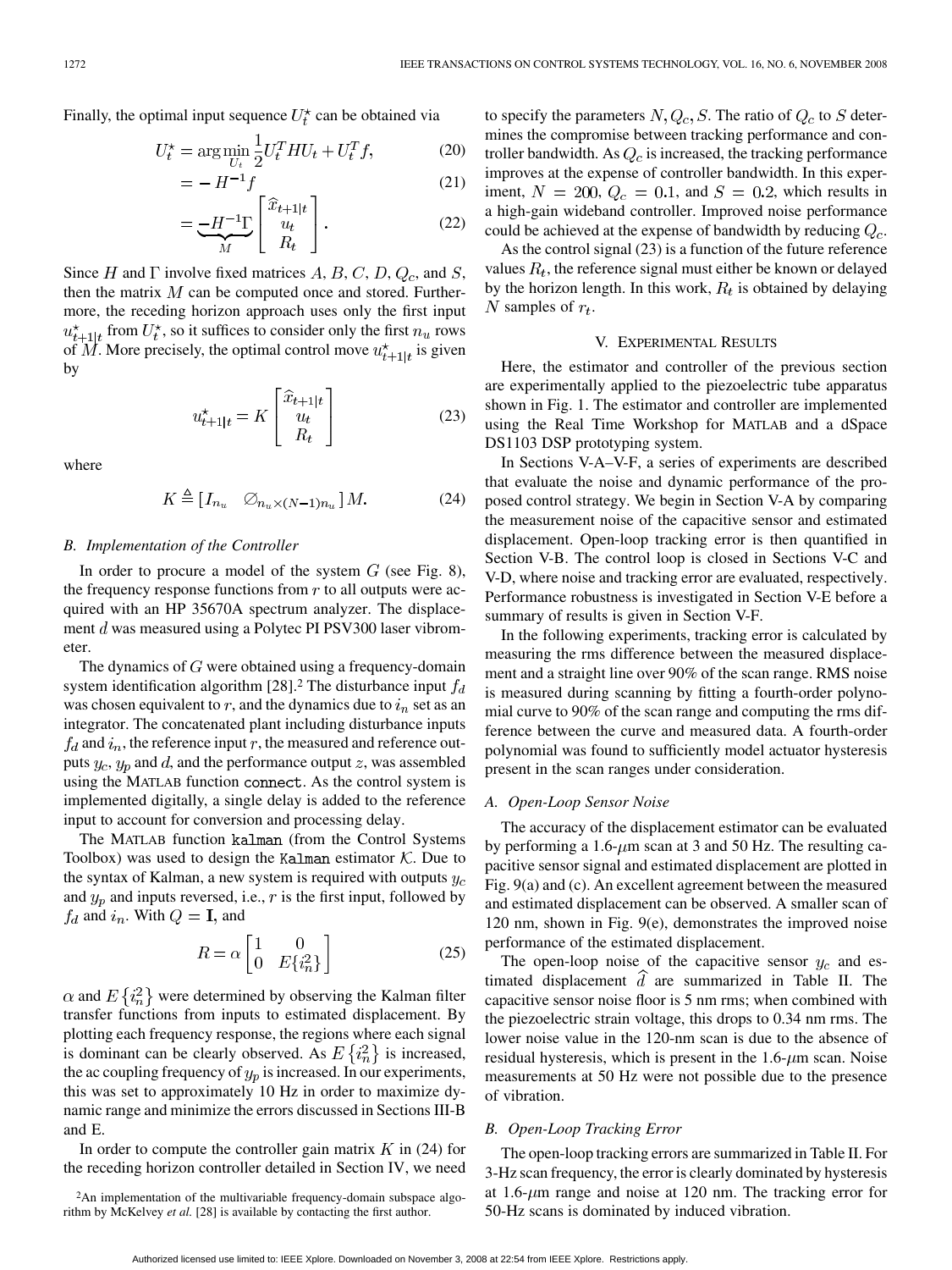

Fig. 9. Open- and closed-loop scan results at 3 and 50 Hz with ranges of  $1.6 \mu$ m and  $120 \text{ nm}$ . Each plot contains the capacitive sensor signal (top) and the estimated displacement (bottom, with negative offset for clarity).

| Open-loop noise          |                     |                     |                   |  |  |
|--------------------------|---------------------|---------------------|-------------------|--|--|
| Scan Freq.               | Scan Range          | RMS $y_c$           | $RMS$ $d$         |  |  |
| 3 Hz                     | $1600$ nm           | $\overline{5.0}$ nm | $0.55$ nm         |  |  |
| 3 Hz                     | $\overline{120}$ nm | $5.0 \text{ nm}$    | $0.34$ nm         |  |  |
| Open-loop tracking error |                     |                     |                   |  |  |
| Scan Freq.               | Scan Range          | RMS $y_c$           | RMS $d$           |  |  |
| $\overline{3}$ Hz        | 1600 nm             | $5.0 \text{ nm}$    | $1.0 \text{ nm}$  |  |  |
| $3$ Hz                   | $\overline{120}$ nm | $5.0 \text{ nm}$    | $0.35$ nm         |  |  |
| 50 Hz                    | $1600$ nm           | $66.0 \text{ nm}$   | $63.2 \text{ nm}$ |  |  |
| 50 Hz                    | $120 \text{ nm}$    | $6.9 \text{ nm}$    | 4.48 nm           |  |  |

TABLE II OPEN-LOOP NOISE AND TRACKING ERROR

# *C. Closed-Loop Sensor Noise*

Although it is impossible to measure the scanner's closedloop noise directly (as we do not have a noise-free measurement), some insight can be gained by observing the sensor or estimated displacement noise in closed loop. In closed-loop, the noise appears to reduce as it is filtered by the sensitivity function of the control loop. Two methods of calculating the actual displacement noise are: estimation from the open-loop sensor noise and estimation from the closed-loop noise density function. Although this is straightforward for analog systems, in digital systems, such analysis is valid only when signal amplitudes are sufficiently large to avoid quantization noise. In the case of small amplitudes, the actual closed-loop noise is highly dependent on the signal magnitudes with respect to converter resolution. Unless sensor noise is significantly larger than quantization noise or a dither signal has been added [29], the most informative performance metric is the measured rms noise during practical modes of operation. Assuming that the bandwidth of the closed-loop system is smaller than the bandwidth of the estimated displacement, the true displacement noise can be upper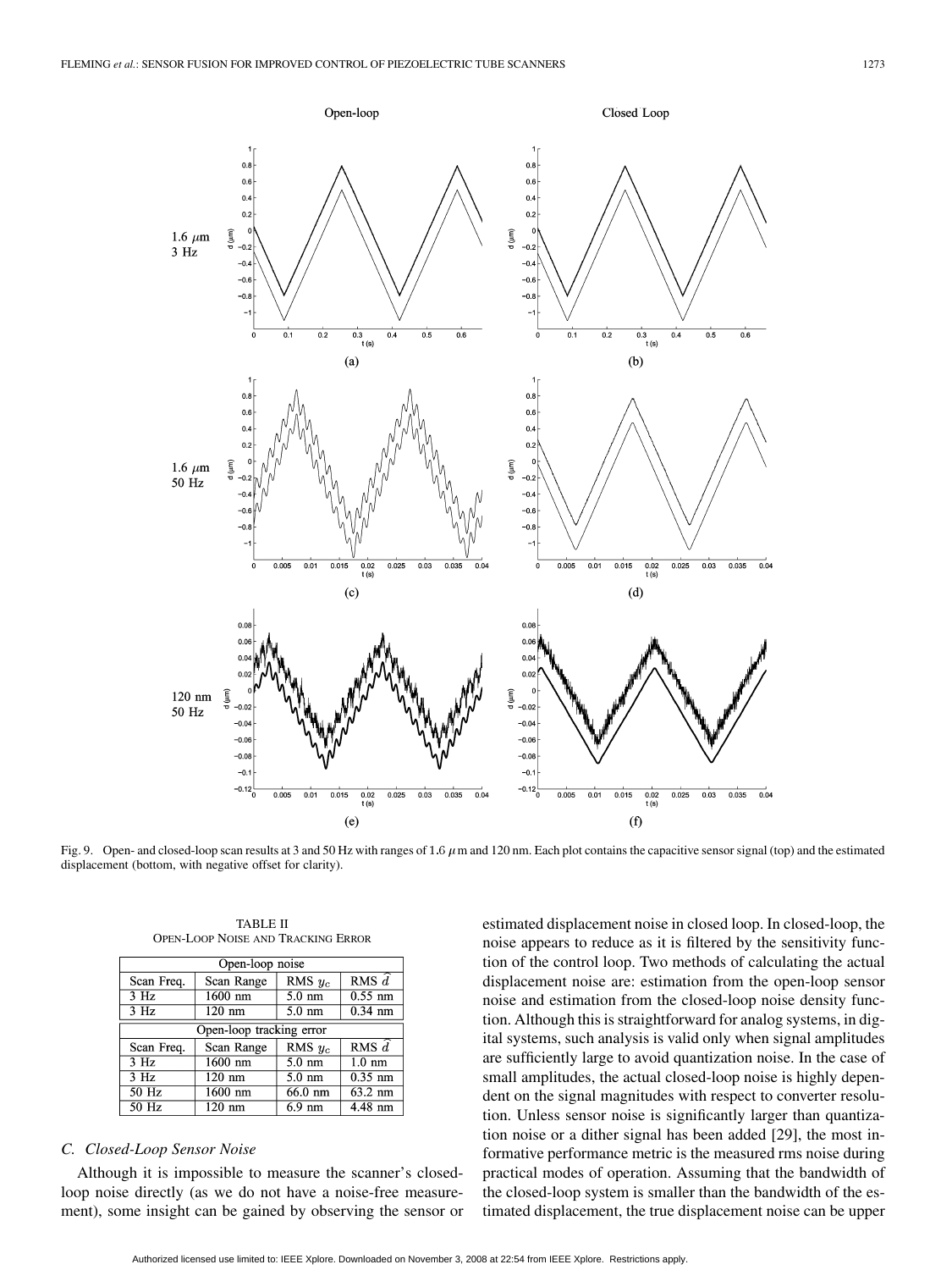| Closed-loop noise          |                      |                     |                      |  |  |
|----------------------------|----------------------|---------------------|----------------------|--|--|
| Scan Freq.                 | Scan Range           | RMS $y_c$           | RMS $\widehat{d}$    |  |  |
| 3 Hz                       | $\overline{1600}$ nm | $\overline{4.9}$ nm | $\overline{0.36}$ nm |  |  |
| 3 H <sub>z</sub>           | $120 \text{ nm}$     | $5.1 \text{ nm}$    | $0.36$ nm            |  |  |
| 50 Hz                      | $1600$ nm            | $5.0 \text{ nm}$    | $0.32$ nm            |  |  |
| 50 Hz                      | $120$ nm             | $5.1 \text{ nm}$    | $0.13$ nm            |  |  |
| Closed-loop tracking error |                      |                     |                      |  |  |
| Scan Freq.                 | Scan Range           | RMS $y_c$           | RMS $\widehat{d}$    |  |  |
| 3 Hz                       | $1600$ nm            | $\overline{5.1}$ nm | $0.42$ nm            |  |  |
| 3 Hz                       | $120 \text{ nm}$     | $5.1 \text{ nm}$    | $\overline{0.36}$ nm |  |  |
| $50$ Hz                    | $1600$ nm            | $5.2 \text{ nm}$    | $0.41$ nm            |  |  |
| 50 Hz                      | $120 \text{ nm}$     | $5.2 \text{ nm}$    | $0.29$ nm            |  |  |

TABLE III CLOSED-LOOP NOISE AND TRACKING ERROR

bounded by the measured closed-loop noise. This approach is taken here.

Table III lists the rms values of measured displacement noise. The loop is closed around  $d$  only. In all of the experiments, the capacitive sensor noise remains at its nominal floor. In closedloop, the displacement noise reduces slightly compared with the open-loop. This reduction is due to the controllers action to track sensor noise within the control-loop bandwidth. The small magnitude of reduction follows from the low bandwidth of the sensitivity function (800 Hz) compared with the sensor bandwidth (20 kHz). An approximate estimate for actual displacement noise is 0.07 nm rms (assuming an effective closed-loop bandwidth of 800 Hz and constant noise density). However, this value is only meaningful for scans that are sufficiently large to void quantization noise.

## *D. Closed-Loop Tracking Error*

In Fig. 9(b), (d), and (f), the closed-loop response to  $1.6-\mu m$ and 120-nm scans are plotted. The controller provides satisfactory regulation even at high speed (50 Hz) and low amplitude (120 nm). Tracking error is summarized in Table III. Residual hysteresis causes the majority of tracking error in high-range scans (1.6  $\mu$ m), while residual vibration is the main source of error in high-frequency scans (50 Hz).

The closed-loop frequency response, which is plotted in Fig. 10, shows a 24-dB reduction of the resonance peak. When a 1.5-g mass is added to the tip, there is no degradation in damping performance.

#### *E. Performance Robustness*

From the frequency response plotted in Fig. 10, it is clear that the additional 1.5-g mass has little effect on closed-loop performance. This is confirmed with a  $1.6-\mu m$ , 50-Hz scan with additional mass shown in Fig. 11. The tracking performance is similar to that shown in Fig. 9 with the exception of a slightly degraded response at the signal apex. The degradation is attributed to the reduced system bandwidth when additional mass is present.

## *F. Summary of Results*

The displacement estimator discussed in Section III-D results in a reduction of measurement noise from 5-nm rms (for the



Fig. 10. Open- and closed-loop scanner frequency response measured from the reference input to the tip displacement (in micrometers per volts); open-loop Fig. 10. Open- and closed-loop scanner frequency response mear-<br>reference input to the tip displacement (in micrometers per vo<br> $(-,-)$ , unloaded ( $(\_\_\_\_$ ), and with 1.5 g mass affixed  $(--)$ .



Fig. 11. 50-Hz 1.6- $\mu$ m closed-loop scan with additional 1.5 g mass; capacitive t (s)<br>Fig. 11. 50-Hz 1.6- $\mu$ m closed-loop scan wit<br>sensor (top), estimator (offset by  $-0.3 \mu$ m).

capacitive sensor) to 0.34-nm rms, even though measurement bandwidth is extended to 20 kHz. Such low noise permits wide bandwidth control with subnanometer rms displacement noise.

A receding horizon controller was designed with a bandwidth sufficient to provide 24-dB damping of the first scanner resonance. At 50-Hz scan frequency and  $1.6$ - $\mu$ m range, the controller provides an excellent improvement in tracking error, from 65-nm rms in open-loop to 0.41-nm rms in closed-loop. Overall, the estimation and control strategy proved to be an excellent technique for obtaining higher tracking performance and lower noise than positioning systems utilizing capacitive sensors only.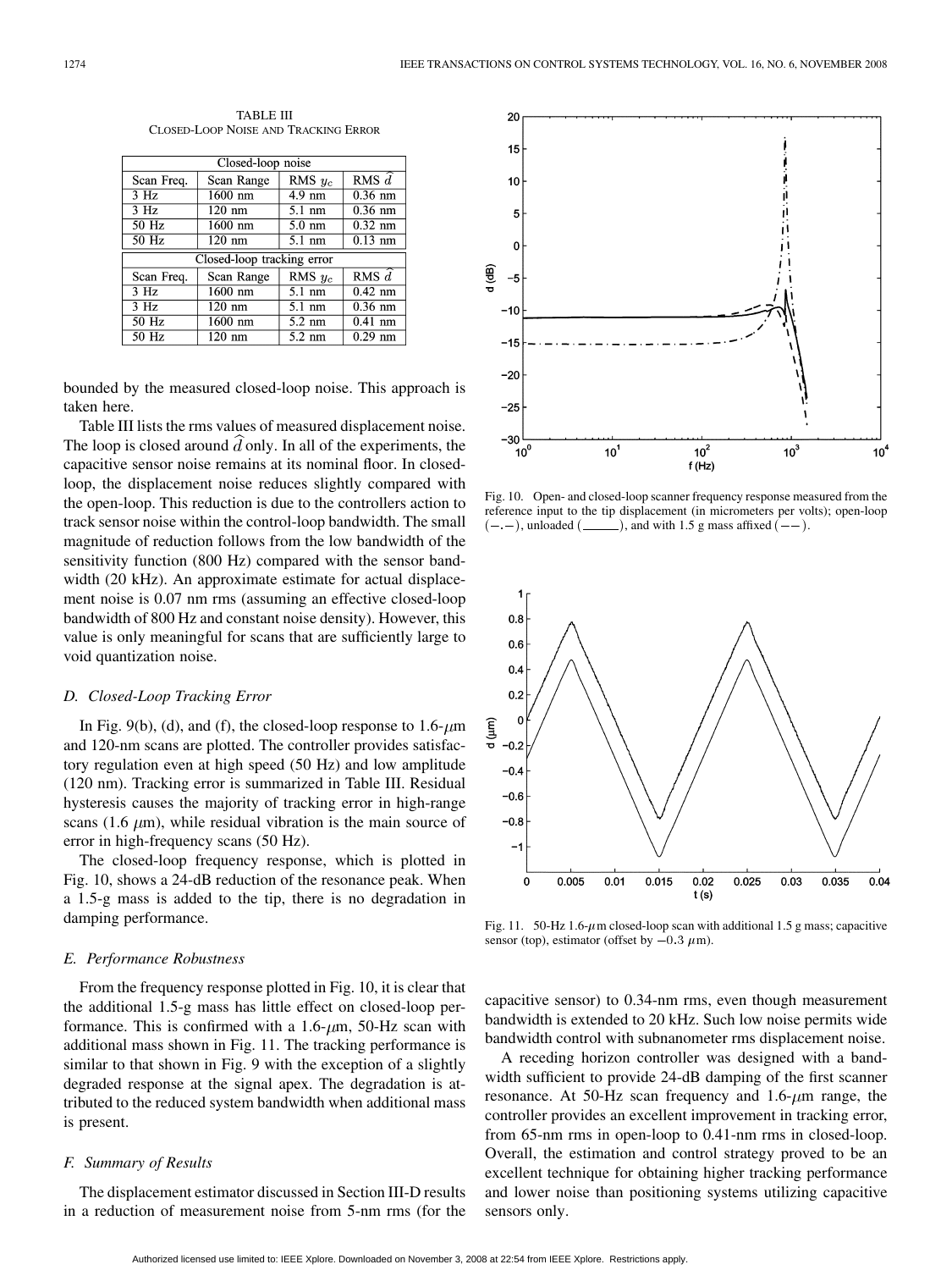# VI. CONCLUSION

In addition to capacitive or inductive sensors, a piezoelectric strain sensor can provide large increases in measurement performance at little cost. One electrode per axis of a piezoelectric tube scanner can be utilized as a strain sensor while the other is retained for actuation. The only significant cost is the reduction in displacement range that would normally be achieved with a second voltage amplifier.

Although high-sensitivity piezoelectric materials, such as PZT-5H, exhibit significant temperature dependence and poor signal qualities at low frequencies, a technique is presented here to utilize only the desirable characteristics collaboratively with a capacitive sensor. With a model of the sensor dynamics and a linear estimator or Kalman filter, significant improvements to noise performance and dynamic range can be realized.

Experiments on a piezoelectric tube scanner, as found in scanning probe microscopes, demonstrated an rms displacement noise of 0.4 nm (sampled at 40 kHz) with a full scale range of  $\pm 50 \mu$ m. The estimation technique lends itself easily to the inclusion of high-performance state-dependent controllers. A receding horizon control strategy was implemented that successfully attenuated scanner resonance by 24 dB without increasing displacement noise (within the limits of measurement). The controller was insensitive to the dominant uncertainty—large variations in resonance frequency.

Present and future work includes extending the technique to other nanopositioning applications where high dynamic range, low noise, and wide-bandwidth displacement feedback is required. Examples include kinematic stages with multiple axis and systems with different transducer arrangements, e.g., electromagnetically driven stages with strain and velocity feedback.

#### **REFERENCES**

- [1] G. Binnig and D. P. E. Smith, "Single-tube three-dimensional scanner for scanning tunneling microscopy," *Rev. Sci. Instrum.*, vol. 57, pp. 1688–1689, Aug. 1986.
- [2] , D. A. Bonnell, Ed.*, Scanning Probe Microscopy and Spectroscopy—Theory, Techniques and Applications*, 2nd ed. New York: Wiley, 2001.
- [3] E. Meyer, H. J. Hug, and R. Bennewitz*, Scanning Probe Microscopy. The Lab on a Tip*. Heidelberg, Germany: Springer-Verlag, 2004.
- [4] , B. Bhushan, Ed.*, The Handbook of Nanotechnology*. Berlin, Germany: Springer-Verlag, 2004.
- [5] A. A. Tsenga, A. Notargiacomob, and T. P. Chen, "Nanofabrication by scanning probe microscope lithography: A review," *J. Vac. Sci. Technol.*, vol. 23, pp. 877–894, May/Jun. 2005.
- [6] B. D. Gates, Q. Xu, J. C. Love, D. B. Wolfe, and G. M. Whitesides, "Unconventional nanofabrication," *Annu. Rev. Mater. Res.*, vol. 34, pp. 339–372, 2004.
- [7] F. J. Rubio-Sierra, W. M. Heckle, and R. W. Stark, "Nanomanipulation by atomic force microscopy," *Adv. Eng. Mater.*, vol. 7, pp. 193–196, 2005.
- [8] W. Vogl, B. K.-L. Ma, and M. Sitti, "Augmented reality user interface for an atomic force microscope-based nanorobotic system," *IEEE Trans. Nanotechnol.*, vol. 5, no. 4, pp. 397–406, Jul. 2006.
- [9] S. Devasia, E. Eleftheriou, and S. O. R. Moheimani, "A survey of control issues in nanopositioning," *IEEE Trans. Control Syst. Technol.*, vol. 15, no. 5, pp. 802–823, Sep. 2007.
- [10] D. Croft, S. Stilson, and S. Devasia, "Optimal tracking of piezo-based nanopositioners," *Nanotechnol.*, vol. 10, pp. 201–208, 1999.
- [11] D. Croft, D. McAllister, and S. Devasia, "High-speed scanning of piezo-probes for nano-fabrication," *Trans. ASME, J. Manuf. Sci. Technol.*, vol. 120, pp. 617–622, Aug. 1998.
- [12] K. K. Leang and S. Devasia, "Design of hysteresis-compensating iterative learning control for piezo-positioners: Application to atomic force microscopes," *Mechatron.*, vol. 16, pp. 141–158, 2006.
- [13] Y. Wu and Q. Zou, "Iterative control approach to compensate for both the hysteresis and the dynamics effects of piezo actuators," *IEEE Trans. Control Syst. Technol.*, vol. 15, no. 5, pp. 936–944, Sep. 2007.
- [14] G. Schitter, R. W. Stark, and A. Stemmer, "Fast contact-mode atomic force microscopy on biological specimens by model-based control," *Ultramicroscopy*, vol. 100, pp. 253–257, 2004.
- [15] D. Croft, G. Shed, and S. Devasia, "Creep, hysteresis, and vibration compensation for piezoactuators: Atomic force microscopy application," *Trans. ASME, J. Dyn. Syst., Mea., Control*, vol. 123, pp. 35–43, Mar. 2001.
- [16] K. J. G. Hinnen, R. Fraanje, and M. Verhaegen, "The application of initial state correction in iterative learning control and the experimental validation on a piezoelectric tube scanner," *J. Syst. Control Eng.*, vol. 218, pp. 503–511, 2004.
- [17] G. Schitter and A. Stemmer, "Model-based signal conditioning for high-speed atomic force and friction force microscopy," *Microelectron. Eng.*, vol. 67–68, pp. 938–944, 2003.
- [18] H. Perez, Q. Zou, and S. Devasia, "Design and control of optimal scan trajectories: Scanning tunneling microscope example," *J. Dyn. Syst., Meas., Control*, vol. 126, pp. 187–197, Mar. 2004.
- [19] N. Tamer and M. Dahleh, "Feedback control of piezoelectric tube scanners," in *Proc. Amer. Control Conf.*, Lake Buena Vista, FL, Dec. 1994, pp. 1826–1831.
- [20] S. Salapaka, A. Sebastian, J. P. Cleveland, and M. V. Salapaka, "High bandwidth nano-positioner: A robust control approach," *Rev. Sci. Instrum.*, vol. 75, pp. 3232–3241, Sep. 2002.
- [21] C. J. Chen, "Electromechanical deflections of piezoelectric tubes with quartered electrodes," *Appl. Phys. Lett.*, vol. 60, pp. 132–134, Jan. 1992.
- [22] A. J. Fleming and S. O. R. Moheimani, "Sensorless vibration suppression and scan compensation for piezoelectric tube nanopositioners," *IEEE Tran. Control Syst. Technol.*, vol. 14, no. 1, pp. 33–44, Jan. 2006.
- [23] A. J. Fleming and S. O. R. Moheimani, "A grounded load charge amplifier for reducing hysteresis in piezoelectric tube scanners," *Rev. Sci. Instrum.*, vol. 76, pp. 073707–073707, Jul. 2005.
- [24] P. Horowitz and W. Hill*, The Art of Electronics*. Cambridge, U.K.: Cambridge Univ. Press, 1989.
- [25] R. G. Brown and P. Hwang*, Introduction to Random Signals and Applied Kalman Filtering*. New York: Wiley, 1997.
- [26] S. Skogestad and I. Postlethwaite*, Multivariable Feedback Control*. New York: Wiley, 1996.
- [27] J. L. Fanson and T. K. Caughey, "Positive position feedback control for large space structures," *AIAA J.*, vol. 28, pp. 717–724, 1990.
- [28] T. McKelvey, H. Akcay, and L. Ljung, "Subspace based multivariable system identification from frequency response data," *IEEE Trans. Autom. Control*, vol. 41, no. 7, pp. 960–978, Jul. 1996.
- [29] P. Carbone and D. Petri, "Performance of stochastic and detarministic dithered quantizers," *IEEE Trans. Instrum. Meas.*, vol. 49, no. 3, pp. 337–340, Apr. 2000.



**Andrew J. Fleming** (M'03) was born in Dingwall, Scotland in 1977. He received the B.S. degree in electrical engineering and the Ph.D. degree from The University of Newcastle, Newcastle, Australia, in 2000 and 2004, respectively.

In 2005, he was a Research Academic with the Centre for Complex Dynamics and Control, The University of Newcastle. He is presently an Australian Research Council APD Fellow stationed at the School of Electrical Engineering and Computer Science, The University of Newcastle. His research

includes micro-cantilever sensors, nano-positioning, and sensorless control of sound and vibration.